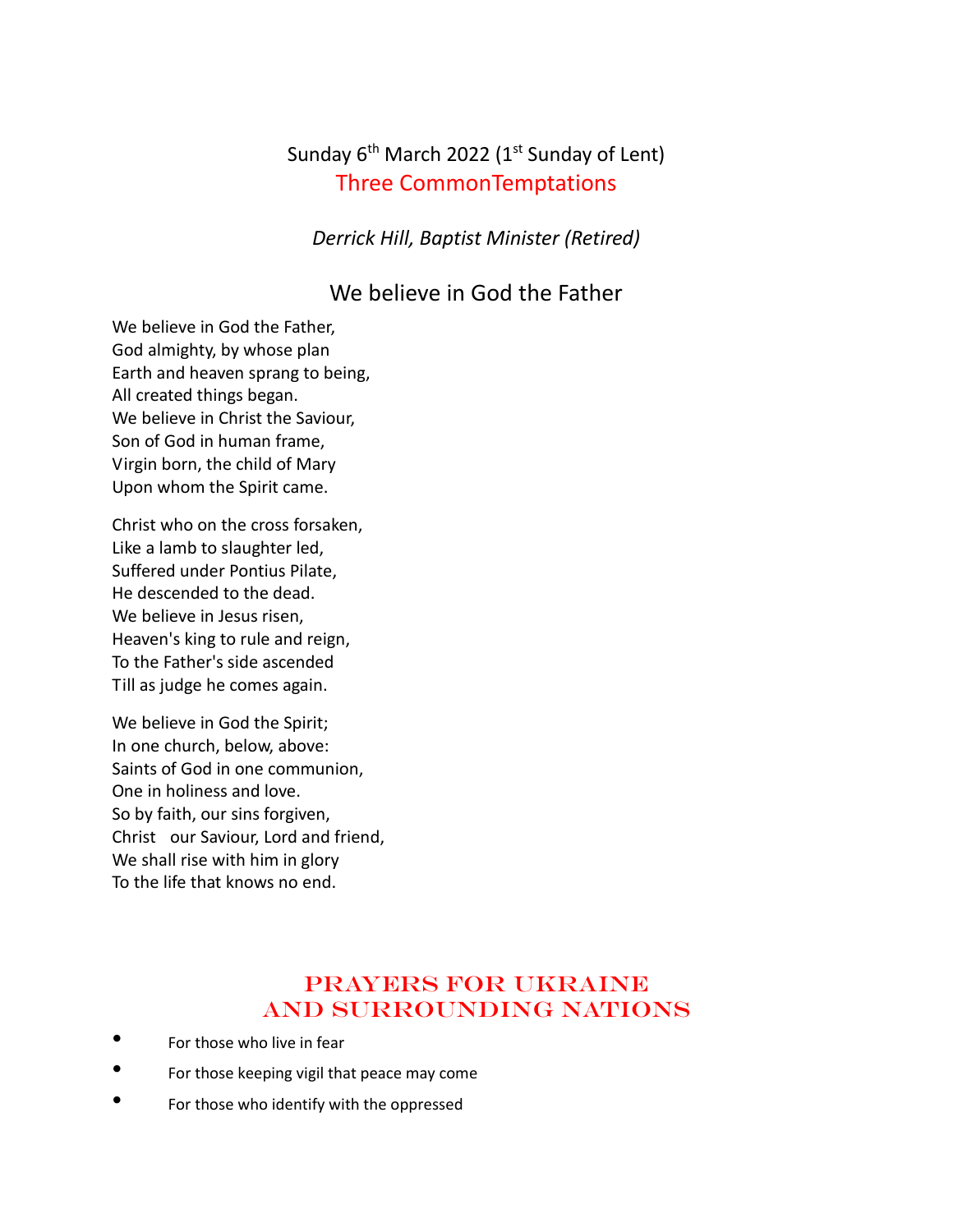- For those who enable the sufferers to be heard
- For those who campaign for justice
- For the peacemakers
- That all may find true peace

## My hope is built on nothing less

My hope is built on nothing less Than Jesus' blood and righteousness I dare not trust the sweetest frame But wholly lean on Jesus' name

*On Christ the solid rock I stand All other ground is sinking sand All other ground is sinking sand*

When darkness veils his lovely face I rest on His unchanging grace In every high and stormy gale My anchor holds within the veil

His oath, his covenant, his blood Supports me in the 'whelming flood When all around my soul gives way He then is all my hope and stay

When He shall come with trumpet sound Oh may I then in Him be found Dressed in his righteousness alone Faultless to stand before the throne

# Old Testament Reading: Deuteronomy 6.4-19

<sup>4</sup> Hear, O Israel: the Lord our God, the Lord is one. <sup>5</sup> Love the Lord your God with all your heart and with all your soul and with all your strength. **<sup>6</sup>** These commandments that I give you today are to be on your hearts. <sup>7</sup> Impress them on your children. Talk about them when you sit at home and when you walk along the road, when you lie down and when you get up. **<sup>8</sup>** Tie them as symbols on your hands and bind them on your foreheads. **<sup>9</sup>** Write them on the door-frames of your houses and on your gates.

**<sup>10</sup>** When the Lord your God brings you into the land he swore to your fathers, to Abraham, Isaac and Jacob, to give you – a land with large, flourishing cities you did not build, **<sup>11</sup>** houses filled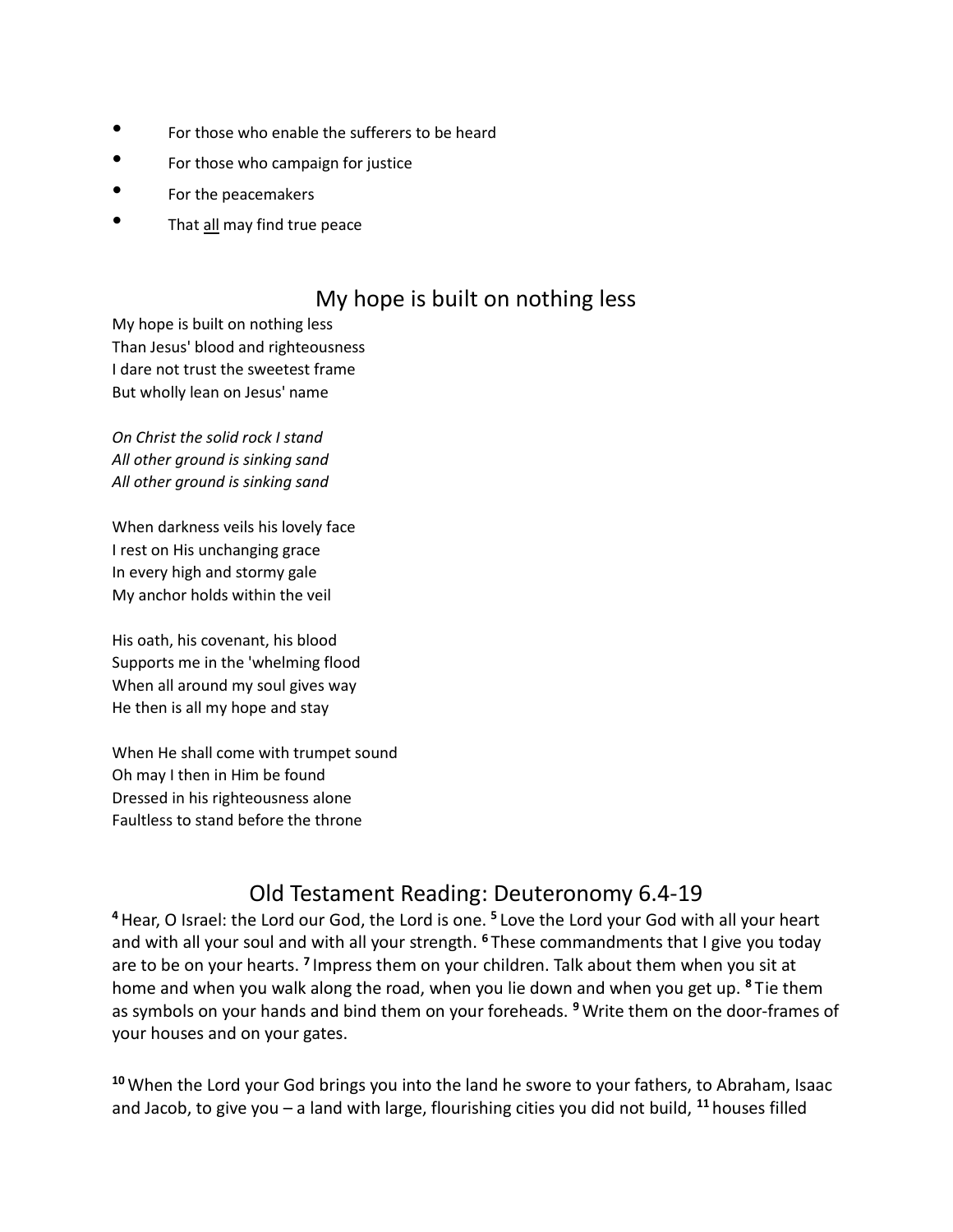with all kinds of good things you did not provide, wells you did not dig, and vineyards and olive groves you did not plant – then when you eat and are satisfied, **<sup>12</sup>** be careful that you do not forget the Lord, who brought you out of Egypt, out of the land of slavery.

**<sup>13</sup>** Fear the Lord your God, serve him only and take your oaths in his name. **<sup>14</sup>**Do not follow other gods, the gods of the peoples around you; **<sup>15</sup>** for the Lord your God, who is among you, is a jealous God and his anger will burn against you, and he will destroy you from the face of the land. **<sup>16</sup>**Do not put the Lord your God to the test as you did at Massah. **<sup>17</sup>** Be sure to keep the commands of the Lord your God and the stipulations and decrees he has given you. **<sup>18</sup>**Do what is right and good in the Lord's sight, so that it may go well with you and you may go in and take over the good land that the Lord promised on oath to your ancestors, **<sup>19</sup>** thrusting out all your enemies before you, as the Lord said.

## New Testament Reading: Luke 4.1-13

**4** Jesus, full of the Holy Spirit, left the Jordan and was led by the Spirit into the wilderness, **<sup>2</sup>**where for forty days he was tempted by the devil. He ate nothing during those days, and at the end of them he was hungry.

**<sup>3</sup>** The devil said to him, 'If you are the Son of God, tell this stone to become bread.'

<sup>4</sup> Jesus answered, 'It is written: "Man shall not live on bread alone."<sup>}</sup>'

**<sup>5</sup>** The devil led him up to a high place and showed him in an instant all the kingdoms of the world. **<sup>6</sup>**And he said to him, 'I will give you all their authority and splendour; it has been given to me, and I can give it to anyone I want to. **<sup>7</sup>** If you worship me, it will all be yours.'

**8** Jesus answered, 'It is written: "Worship the Lord your God and serve him only."'

**<sup>9</sup>** The devil led him to Jerusalem and had him stand on the highest point of the temple. 'If you are the Son of God,' he said, 'throw yourself down from here. **<sup>10</sup>** For it is written:

'"He will command his angels concerning you

to guard you carefully;

**<sup>11</sup>** they will lift you up in their hands,

so that you will not strike your foot against a stone."'

**<sup>12</sup>** Jesus answered, 'It is said: "Do not put the Lord your God to the test."'

**<sup>13</sup>** When the devil had finished all this tempting, he left him until an opportune time.

# Collect for the First Sunday of Lent

Almighty God,

whose Son Jesus Christ fasted forty days in the wilderness

and was tempted as we are, yet without sin:

give us grace to discipline ourselves

in obedience to your Spirit;

and, as you know our weakness

so may we know your power to save;

through Jesus Christ your Son, our Lord,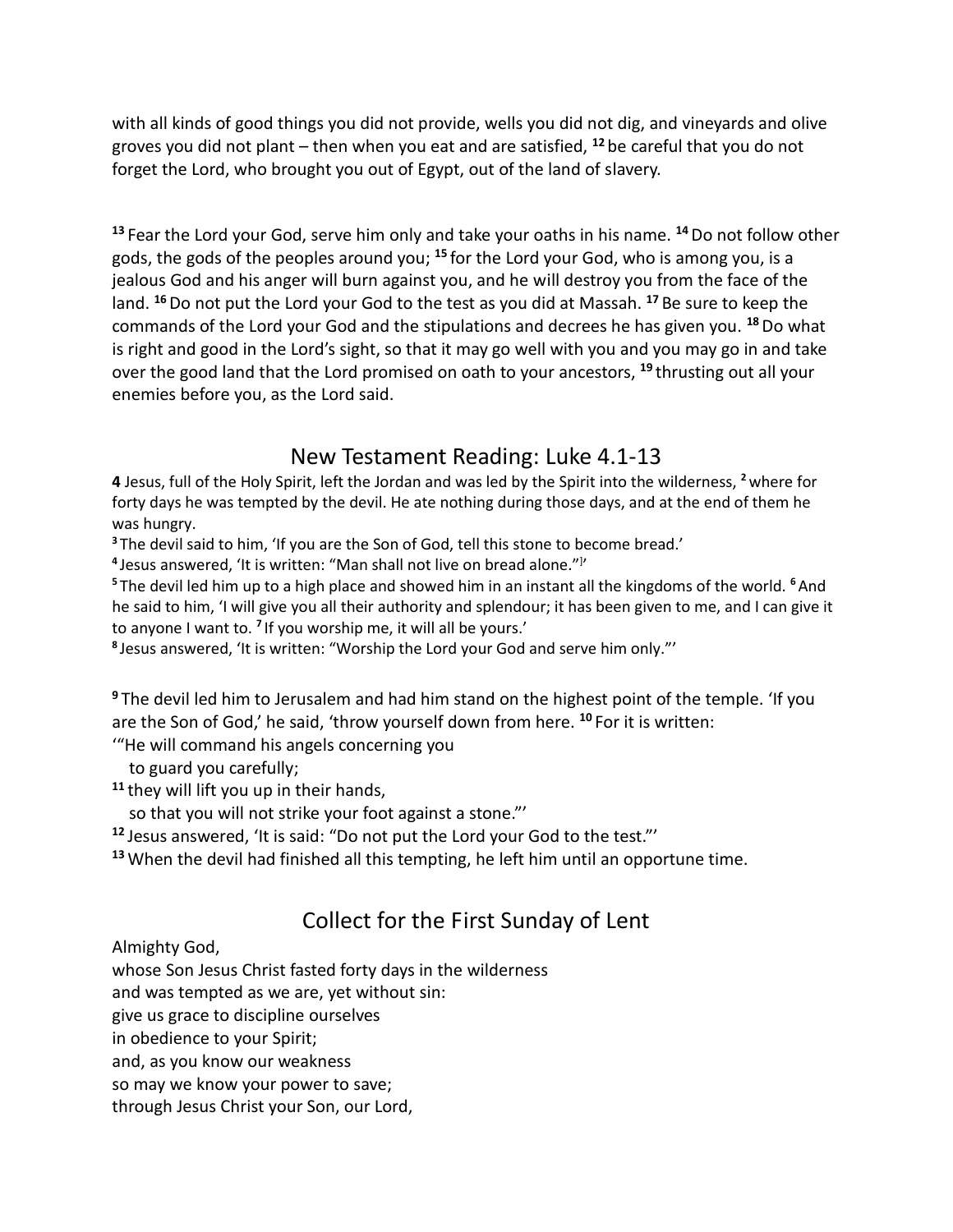who is alive and reigns with you, in the unity of the Holy Spirit one God, now and for ever. Amen

#### Sermon

#### The Perfect Wisdom of our God

The perfect wisdom of our God, Revealed in all the universe: All things created by His hand, And held together at His command. He knows the mysteries of the seas, The secrets of the stars are His; He guides the planets on their way, And turns the earth through another day.

The matchless wisdom of His ways, That mark the path of righteousness; His word a lamp unto my feet, His Spirit teaching and guiding me. And oh, the mystery of the cross, That God should suffer for the lost So that the fool might shame the wise, And all the glory might go to Christ!

Oh grant me wisdom from above, To pray for peace and cling to love, And teach me humbly to receive The sun and rain of Your sovereignty. Each strand of sorrow has a place Within this tapestry of grace; So through the trials I choose to say: "Your perfect will in Your perfect way."

Stuart Townend & Keith Getty Copyright © 2011 Thankyou Music

### A Time of Confession

Jesus Christ, risen Master and triumphant Lord, we come to You in sorrow for our sins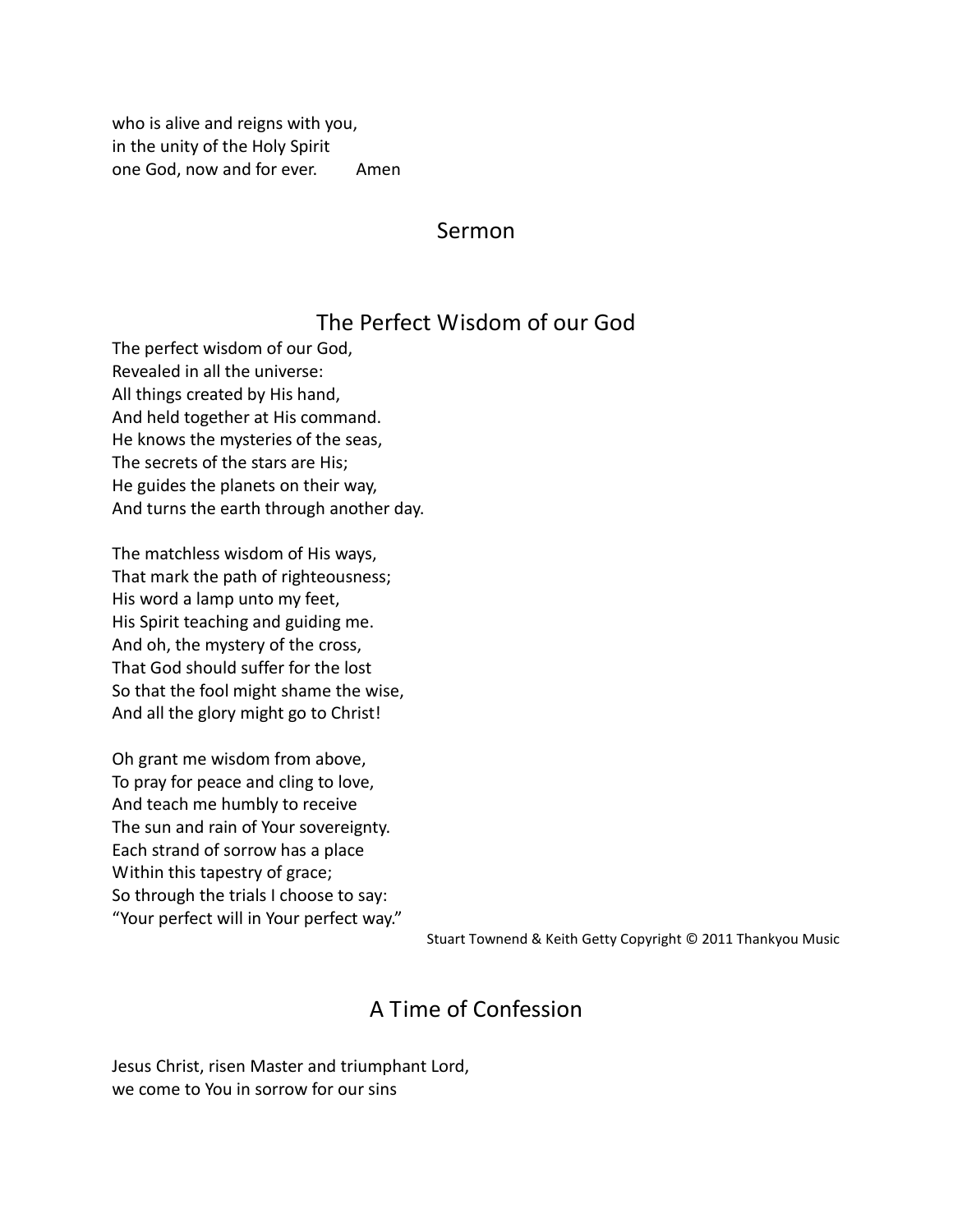and confess to You our weakness and unbelief.

We have lived by our own strength, and not by the power of Your resurrection. In Your mercy, forgive us. **Lord, hear us and help us.**

We have lived by the light of our own eyes, as faithless and not believing. In Your mercy, forgive us. **Lord, hear us and help us.**

We have lived for this world alone, and doubted our home in heaven. In Your mercy, forgive us. **Lord, Hear us and help us.**

#### An Assurance of Pardon

May the God of love bring us back to Himself, forgive us our sins, and assure us of His eternal love in Jesus Christ our Lord **Amen**.

## *Prayers of Thanksgiving and Intercession*

The Lord's Prayer We draw our prayers together in the words that Jesus taught us:

> **Our Father in heaven hallowed be your name. Your Kingdom come, your will be done on earth as it is in heaven. Give us this day our daily bread. Forgive us our sins as we forgive those who sin against us. Lead us not into temptation but deliver us from evil. For the kingdom,**